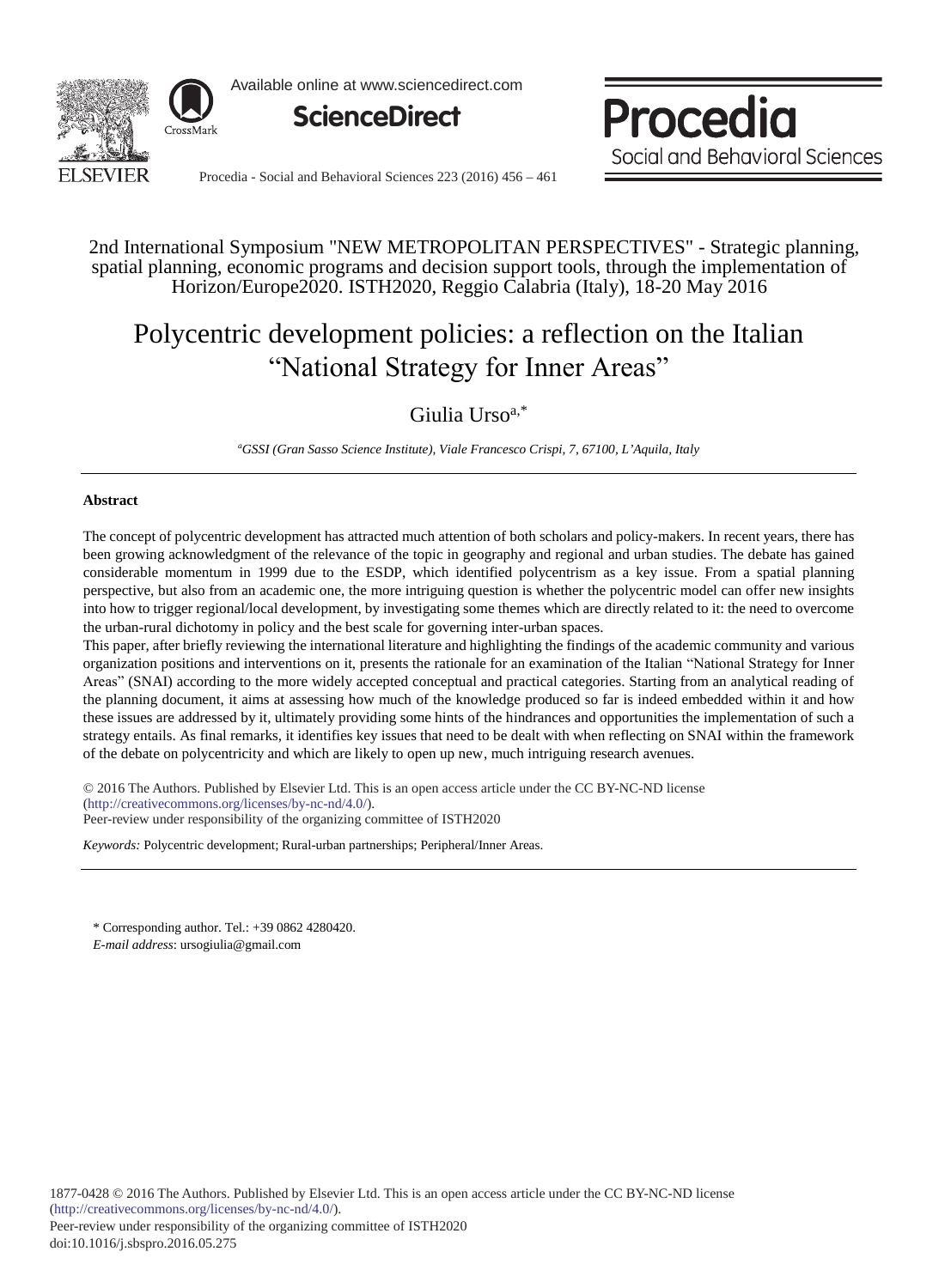## **1. Introduction**

The concept of polycentric development has been a key debated issue in both the academic and the policy-makers community, in its analytical as well as operational meaning. It is indeed used to describe the structural (urban) system of many European regional spaces and it seems there is universal agreement that polycentrism is an essential implementing tool for reaching what is being described as "territorial cohesion" (Salone, 2005; Faludi, 2005). In recent years, there has been growing acknowledgment of the relevance of this topic in the academic literature on economics, geography, urban studies and regional planning, and also a gradual change in the policy orientation towards that direction. The debate on it has gained considerable momentum due to the European Spatial Development Perspective (ESDP) (CEC, 1999), published in 1999, strongly influencing the way of thinking about spatial planning across Europe. The argument is that polycentric development is likely to make centres – which are linked in networks and complement each other – functionally produce a greater critical mass than by operating in isolation, and so increase their overall competitiveness. This would be possible by combining the efforts of smaller urban centres and by fostering more co-operative urban-rural relations (after a long tradition which saw "rural" and "urban" as opposites, with little or no consideration of the interrelations between the two). This is supposed to favor a distribution of economic and/or economically relevant functions over the urban system in such a way that a multitude of urban centres rather than one or two gains significance (Meijers, *et al.*, 2005) as nodes, thus leading to territorial balance. Polycentricity, being a rather fuzzy concept (Meijers, *et al.*, 2007) means different things when applied to different spatial scales (Davoudi, 2003). The inter-urban one, more particularly, immediately recalls the conceptual and practical category of "Polycentric Urban Region" (Parr, 2004) – a region having two or more separate though well connected cities, with no one single dominant centre, increasingly considered as the more "appropriate" scale for the implementation of development policies also by urban elites. Polycentricity and city-region, in turns, evokes the issue of rural-urban interactions, which is still largely ignored in the literature on the topic (Harrison & Heley, 2015). Urban and rural areas have for a long time been treated as separate spaces from an administrative point of view and consequently separate, not integrated policies have been developed (Zonneveld, & Stead, 2007). The ESDP instead proposed a co-operation between the two (Bengs, & Zonneveld, 2002), broadening the scale and the scope of the policies addressing them, adopting a regional approach (Hague & Kirk, 2003). The concept of polycentric urban region – or more generally polycentrism – is suitable for theoretically and empirically investigating what seems to have become one of the defining characteristics of the urban network: the existence of multiple centres in one area (Kloosterman, & Musterd, 2001). The Italian "National Strategy for Inner Areas" (SNAI) provides an intriguing starting point for broader reflection on crucial topics related to it, such as the appropriate scale for a polycentric development, the enhancement of rural-urban interactions in the context of peripheral areas, and the related governance issues. Through the case study of SNAI, drawing on the examination of official documents and field observation in some of the pilot areas (Basilicata and Puglia), this paper provides a lens on to the pursuing of polycentric development in Italy. Investigating motives for invoking it, the ways of conceptualizing and of implementing it in practice, the paper goes on to explore the challenges surrounding the strategy and to further identify some controversial points which are worth being discussed. Connecting this to the emerging debates around polycentric development strategies, it concludes by suggesting some key questions arising from this preliminary, ongoing analysis. The paper is organized as follows. Section 2 briefly reviews the international literature on these themes and the main findings of the academic community and various organizations. Section 3 presents the rationale for an examination of the Italian strategy according to the above-mentioned theoretical and operational categories, providing some hints of the hindrances and opportunities that implementation of such a strategy entails. Section 4 concludes, by identifying key issues which would be worth dealing with in order to enrich the existing debate.

## **2. Polycentric development: a call for policies from Europe and for reflection from a lively academic debate.**

The ESDP has coined specific normative notions such as rural-urban partnerships – if well managed, supposed to help improving services provision, as well as increasing growth opportunities and quality of life for people (See also OECD Report, 2013) – and polycentric development – claimed to stimulate economic growth, be more environmentally sustainable and support territorial "coherence" – that have been since then embedded into various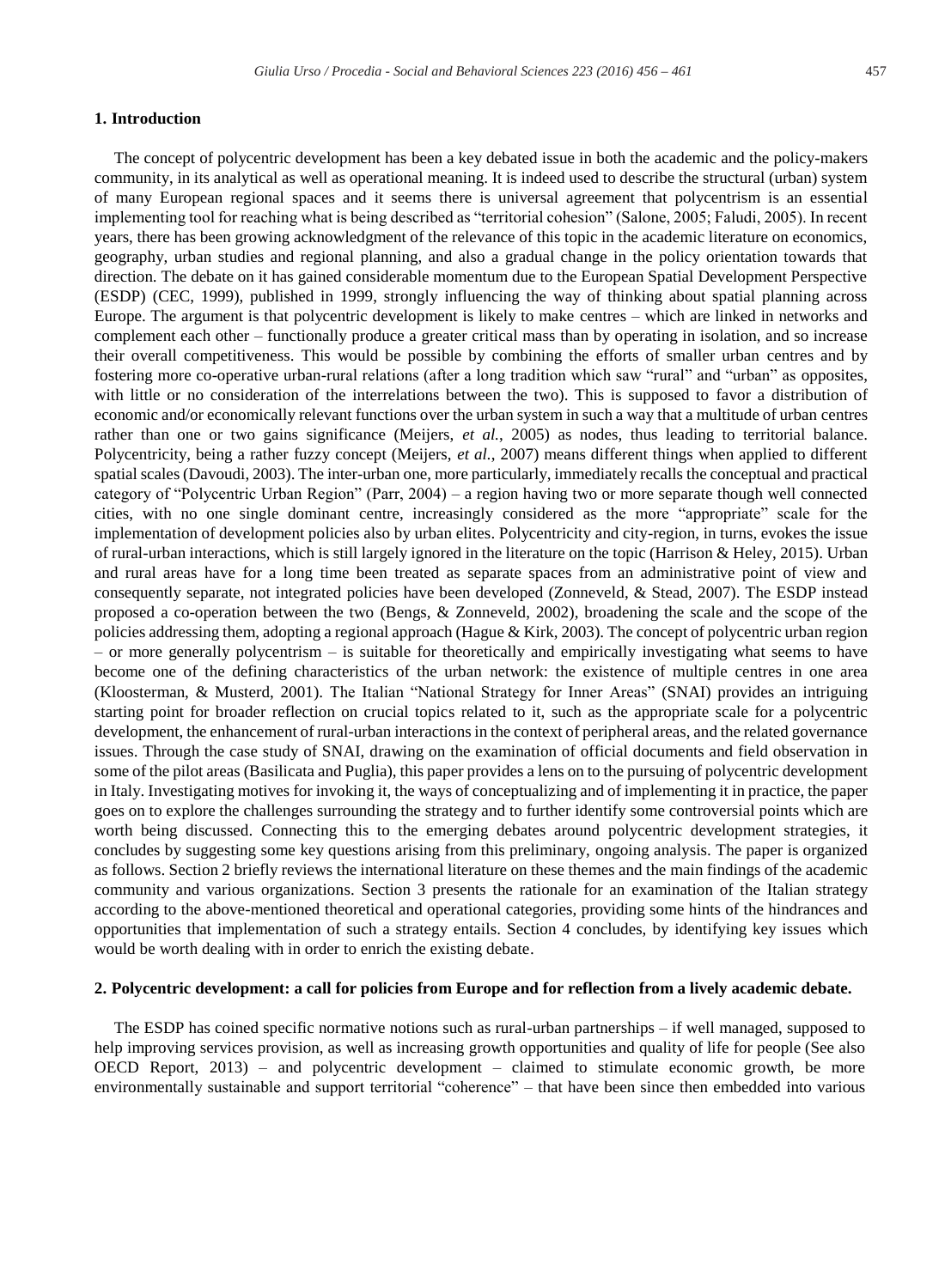policy documents at all scales in many EU countries. In continuation of the new approach launched by the European Commission, polycentric development was reiterated as a paramount priority in the EU Territorial Agenda 2020. It seems that EU embraced this assumption that polycentric development is a vital stepping-stone towards territorial cohesion. In the new EU Cohesion Policy 2014-2020 there is no explicit reference to polycentric development, though, in line with what was stated in the Lisbon Treaty, special attention is to be given to the outermost regions and sparsely populated areas, and to an integration of policies within urban areas, evoking the rural-urban cooperation issue. Therefore, the assumptions underlying the concept, though it is not clearly mentioned, are still there and did not seem to have lost political momentum. In the academic literature, too, the debate around these topics has been relentless since the last decade or more. City-region, Polycentric Urban Region, and polycentric development have become the focus of several interesting collections of studies. One of the first one, the year before the ESDP, was the special issue of European Planning Studies in 1998, with a policy concern about new forms of governance for a more integrated, interconnected urban system (interpreted as a network of city networks) and about the issue of scale. The scale of governance has always been a main concern of both policy makers and scholars. Concepts like city/metropolitan region, PUR and the practical ones of FURs/As are cases in point and reveal the need for a broader, systemic interpretation of place, including semi-urban, rural areas, in the belief that their development cannot unfold without a relevant node, the city. Some years later, in 2001, Urban Studies (38, 4) collected a series of papers offering a number of concrete interpretations of the concept of polycentricity, with a special emphasis on interurban patterns. 2005 was a turning point in the knowledge production on the theme. Three special issues were published on Built Environment, European Planning Studies and Town Planning Review. This extraordinary interest could have been also favored by the ESPON call on the role of urban areas as nodes in a polycentric development and by the related final Report (Nordregio, 2005), whose focus is the European scale and whose perspective is a purely top-down one. In presenting the analysis of the Czech urban system, within another important special issue of Urban Research & Practice, Sý kora and Mulíček (2009) found a major discrepancy between local results and the ones presented in the ESPON 1.1.1 Report. They argue that any conceptualization and delimitation of FUAs must reflect their formation on the microscale and detect the smallest complex, organic territorial units where the daily life of population is organized, which is often neglected when a top-down approach is applied, leading to incomplete representations of reality likely to misinform territorial policies. What emerges from this rich literature, and which is relevant for the purposes of this study, is first of all the acknowledgement that the concept and policy instrument of city-region reveals a new sensitivity towards rural-urban interactions, though it is strongly unbalanced in favour of the urban counterpart. Secondly, we gain an overview on the objectives of national polycentric development policies and on the various ways they were pursued in practice. Some preliminary conclusions (where they existed, polycentric policies were often only in a first stage) by Waterhout *et al.* (2005) revealed how polycentricity proved to be very weak in terms of its implementation, showing that a successful application depends on horizontal co-ordination between spending departments and on vertical co-ordination between public actors at different administrative levels. Stimulating these types of co-operation is supposed to be best achievable if actors at both national and sub-national level act as facilitators (as it is supposed to be in SNAI). An improvement in governance capacity at lower levels of government could be supported by bottomup instruments, such as contracts or covenants with central government, as was the case in countries like France, Germany and Switzerland and now Italy. Some first distortive consequences linked to city regions are highlighted by Herrschel (2009), too, who claims that being spaces subdivided into "corridors of connectivity" and city-regional "nodes", then into bundles of separate linear territories instead of contiguous economic territories, they leave "in between" less well connected, marginalized spaces and actors aside, assuming they benefit from secondary "trickledown" effects. According to him, the result is "a perforation of territory by nodes, acting as centres of policymaking and decision-making, which are connected by thin, even invisible relationships, leaving the unconnected spaces 'in between' with no obvious access to policymaking and communication networks" (*Ivi*: 241). Herrschel also stresses the case of urban-rural connectivity, which would be based on complimentary objectives; therefore, the recognition of rural actors' ones are deemed of little interest or benefit (as well as their agendas) to the goals of the key policymakers who are part of, and shape, the dominant decision-making network. The failure of this kind of city-first approach in addressing these tendencies was well pointed out by Harrison and Heley (2015) in their very recent work on the English case, where a decade of city-regionalism has led to a paralysis of policymaking, and to the lack of that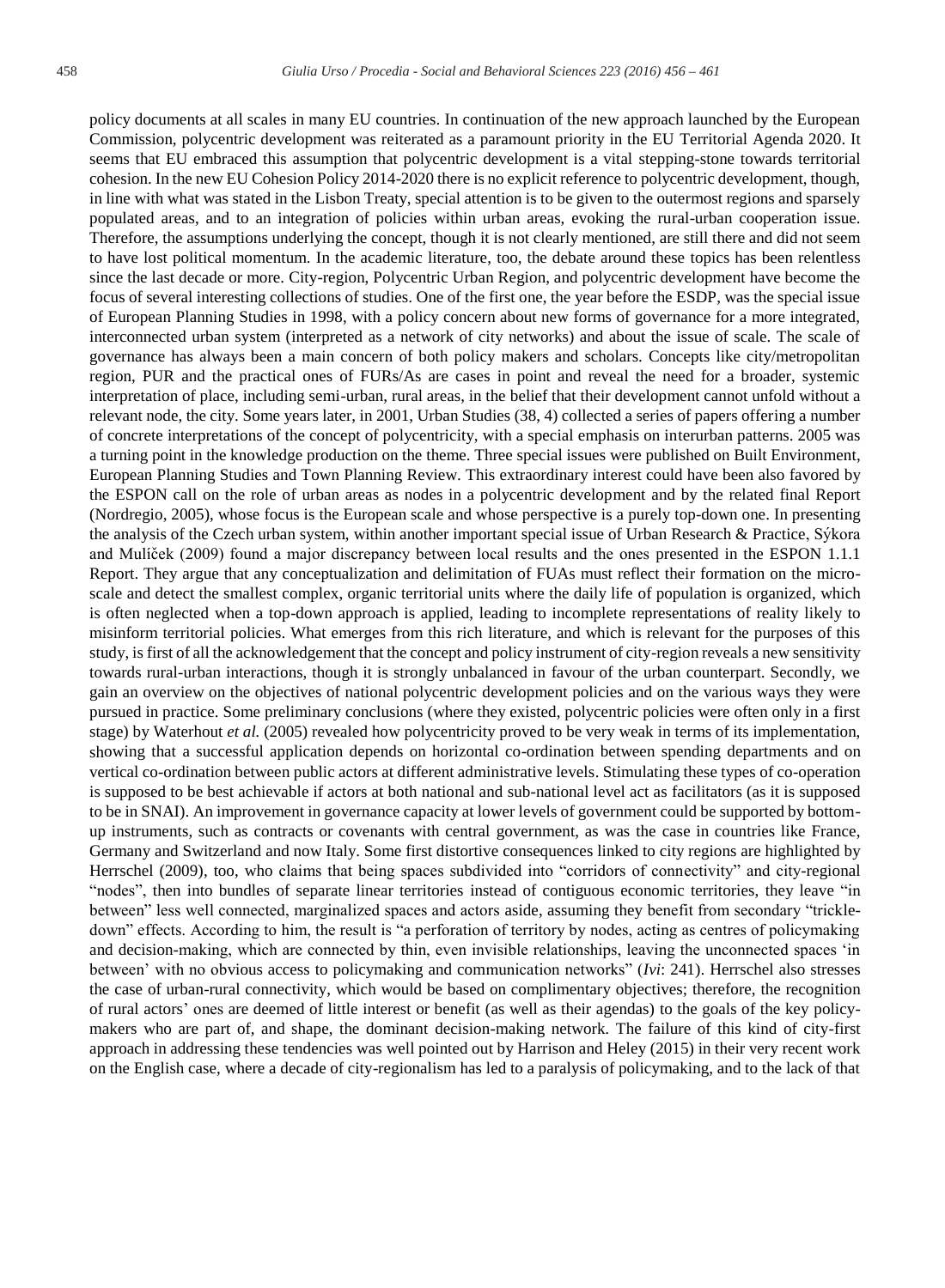type of innovative framework for managing urban-rural interactions necessary to consider whether city-regionalism, as a policy strategy, can actually produce development in and beyond the city. In essence, what is contested is not the paradigm of city-regionalism per se, but its city-centric approach, arguing that there is "an alternative conception of city regions which does not presume such a dominant role for the city" (Coombes, 2014: 2429), that is a "region-first" perspective. By the same token, the same holds for polycentric policies intended to strengthen the competitiveness of urban nodes as opposed to those aiming at cohesion and territorial balance which are in principle supposed to produce a more egalitarian form of regional development. A recent special issue on Urban Studies in 2014 (51, 11), mainly concerning the dilemma of an equilibrium point in rural and urban governance, shows the great interest the topic keeps on attracting. The next paragraph presents general findings on the objectives, the instrumental equipment and working practices of SNAI, underlying, in light of the above debate, its main potential attainments and pitfalls.

## **3. Governing without a "node": the case of the Italian "National Strategy for Inner Areas".**

In 2012 the Italian Minister for Economic Development launched the "National Strategy for Inner Areas" (SNAI). The latter are areas located at a considerable distance from urban hubs providing essential services (namely education, health and transport), which have undergone a process of marginalisation and de-anthropisation since the '50s. Its aim is to improve populations' wellbeing, which should lead to an inversion of the current negative demographic trend. By means of an initial screening of the national territory, 20 areas have been selected to enter the pilot phase. The novelty lies in that its objective is twofold: *i)* improving essential services (considered as a prerequisite for the second goal) and *ii)* triggering local development processes. SNAI's assumption is the acknowledgment of the morphological polycentrism of the country (Dematteis, 1999), with an urban system made up of medium-sized and small cities on the one hand, and small villages and mountain settlements on the other hand. The latter are a relevant concern, as Maier (2009: 326) highlights: "the most pressing issues with respect to sustainable polycentric development are to be found in areas with two extremes: suburbanization hinterlands of major cities and, at the opposite end of the spectrum, remote rural peripheries". Relying on the matter of fact that in Italy polycentrism "just needs to be maintained" (SNAI, 2012: 42), SNAI takes a functional approach to it (Nordregio, 2005), clearly relying on the EU policy orientation (See, *Ivi*: 9). It is a very interesting case in point because it is the first strategy that explicitly aims at sustaining polycentricity in Italy. Before, this focus came about in a rather implicit way through various sector policies – and could be inferred by the importance given to integration among policies, inter-sector actions, inter-institutional cooperation (Governa, & Salone, 2005) – that, though embedding the polycentric development discourse, individually take the development of middle-sized cities as their starting point (Salone, 2005; Meijers, *et al.*, 2005). This study starts where Governa and Salone (2005) chronologically stops, developing a theoretical reflection on SNAI's official documents. The novelty of this policy project lies in some critical innovations on both contents and methods. Firstly, its attention to local development preconditions and the awareness that these must be guaranteed by national interventions. Secondly, its experimental and selective approach: it will initially be carried out in a limited number of pilot areas, chosen by regions according to the mapping produced by the central government. This marks a significant departure from the past, since the follow-up will be influenced by the outcomes of this initial phase, once properly assessed. Finally, what characterizes SNAI is the marked distinction between these two levels of intervention: its overall success rests on the synergic intersection of the effects produced by both. A preliminary critical assessment raises three major themes, one logically including the previous one and framing it within a broader reasoning: the definition of the "node"/"centre"; rural-urban partnerships; and the scale of governance. A series of actions aiming at creating new centralities are envisaged in SNAI, ultimately enhancing the service networks on a polycentric base. After the partition of the national territory according to the accessibility criteria selected by central government – i.e. the number of minutes taken to get to the nearest hub – a "service provision centre" was identified as a municipality or group of neighbouring municipalities simultaneously providing: a full offer of secondary schools, at least one emergency care hospital and a railway station (see SNAI, footnote 4; 5). Providing that polycentricity has different interpretations and levels on which it can be pursued, it is therefore widely accepted that "centres are assumed to be urban in character" (Parr, 2004: 232). Though overcoming the antinomy hierarchy/polycentrism, one can not ignore that "some hierarchical elements can be not only inescapable, but also desirable in order to exploit critical mass effects and to give rise to diffusion processes in regions where the spatial system is weak and dominated by one or few urban centres" (Governa, &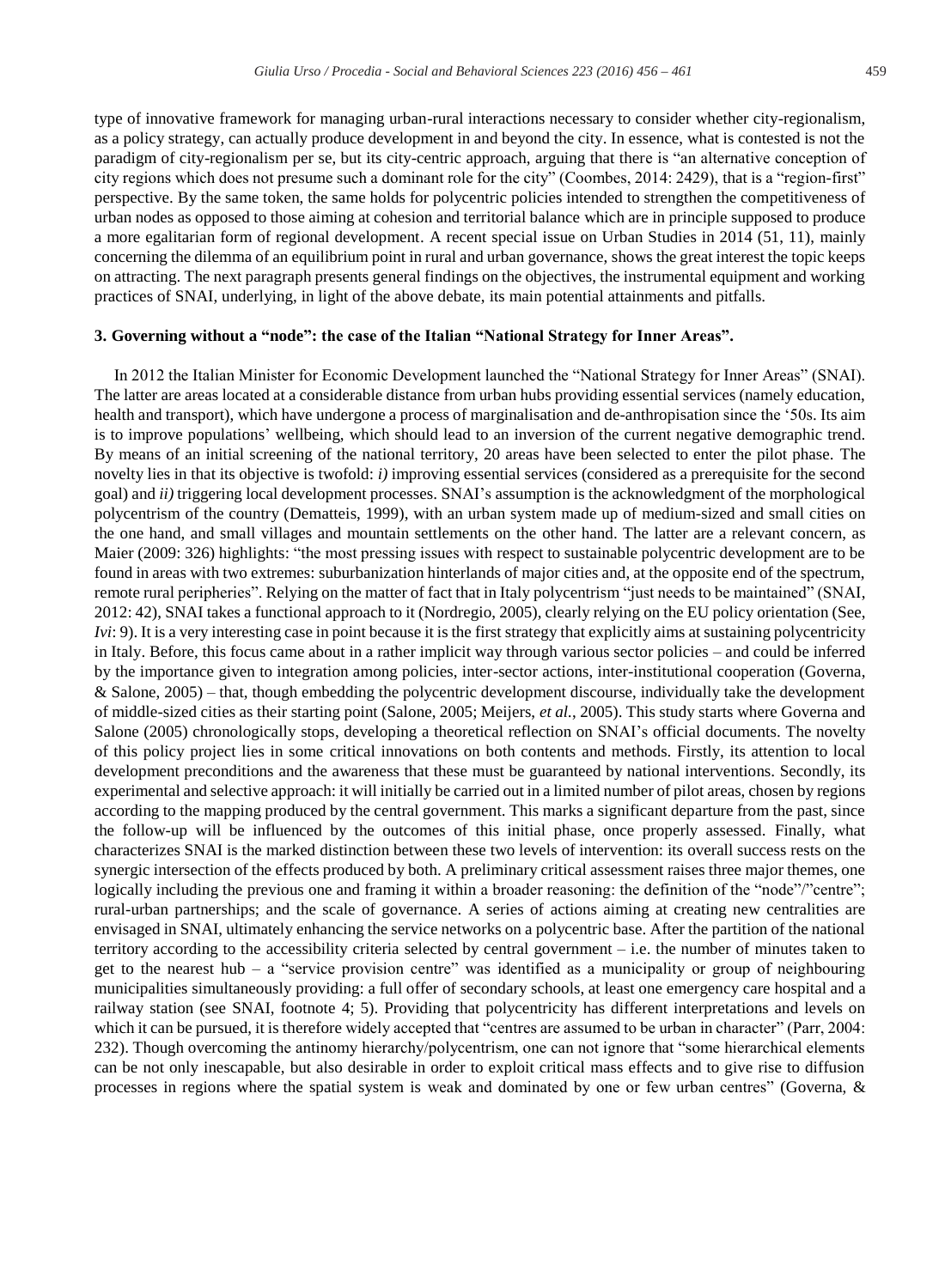Salone: 265), as is the case for inner areas. In a sense, at least theoretically, SNAI's choice of strengthening a network of small villages with limited "central place" functions could be interpreted as a counterfactual experiment opposite to that city-first approach which was deemed to be a failure (Harrison, & Heley, 2015), where the city dominates its surroundings in term of policy choices and where the rural-urban interaction is strongly unbalanced in favour of the latter. Among the first pilot areas (2015), excluding Val Simeto in Sicily (the only one with 2 big centres with 24,000 and 35,500 inhabitants), the mean of the population size of all remaining municipalities is around 1,800. They mostly are very small local systems with 13,600 (Piedemont), 12,100 (Basilicata) and 10,500 (Sardinia) total inhabitants split into respectively 18, 8 and 20 municipalities (See "Selezione aree progetto" on www.agenziacoesione.gov.it/it/arint/). Following Dematteis' (2009) reflections on the remote Alpine areas and his contention that the penetration of specialized high-value-added urban-metropolitan functions into the Alps is a prime condition for their future development, we take note that, within SNAI, cities – which, according to the author, are to be considered as the main actors in a form of development based on local resources – are excluded. This raises a first, intriguing question: can periphery be governed without an urban "node", that is a focal centre? This entails another key issue connected to polycentrism: the one of rural-urban co-operation, also a very focus in ESDP and still in the more recent OECD Report (2013). Excluding even small cities from the local systems "built" within SNAI, a risk may be envisaged: the one of unbalancing the mutual partnership completely towards rural/mountainous areas or even totally overlooking the potential virtuous interactions stemming from a shared governance. Such discussion is part of a much broader reflection that could be developed around the strategic policy options pointed out by the Italian government in the Partnership Agreement with the European Commission on how to use funding from Cohesion Policy 2014-2020, which, taken together, do not seem to strategically integrate to promote an effective implementation of polycentricity. The issue of a rural-urban co-operation seems in fact to be rather ignored within the policy instruments specifically addressing cities, i.e. "NOP Metro" and the interventions for medium-sized cities or minor centres within the regional ROPs. This comes from the widespread emphasis on cities as economic nodes, reinforcing the view of networks stretching through space, with all else being "in between" and "little concern about the connectivity of those 'inbetween spaces', and thus, their likely economic opportunities" (Herrschel, 2009: 241), presuming they may simply benefit from "trickle-down" effects. Cities and inner areas are targeted by separate policies, thus keeping on being dealt with as separate spaces from a strategic point of view, missing the chance for a partnership for win-win solutions, this inevitably affecting the quality, potential and effectiveness of their alliances. The question here is: how "rural" and "urban" can better mutually interact if their relationships are not governed within the framework of a more or less formal partnership which substantiates in a common agenda? A still more complex, highly debated theme opens up from these two issues: the scale of governance. SNAI intends to overcome the spatial mismatch between functional ties and the administrative boundaries of municipalities, fostering cooperation among them: they are asked to join together in a formal entity ("Unione dei comuni"). The topic there is one of conceptualizing the relation between the two levels of the strategy (ensuring the access to basic services and triggering local development), which may have different scalar expressions. Though a full assessment is prevented being the strategy at its early stage of implementation (still no pilot area signed the Partnership Agreement on the final strategy – see "Stato di attuazione" on //www.agenziacoesione.gov.it/it/arint/), we glimpse a criticality in the overlapping of catchment areas of service provision centres (with no consideration for upper-level functions) with "place" as meant in place-based policies as the proper scale for pursuing self-centred local development. It seems SNAI takes for granted these two scales exactly correspond. Just like theoretically ensuring pre-requisites for endogenous development does not necessarily imply it unfolds by default, the scale for planning a coherent development project, especially in the case of marginal, weak areas, may be larger than the gravitation area for citizenship services so as to include actors, flows, dynamics unrolling within other networks ("urban" ones, for instance). The question arising there is then: is the scale for ensuring the access to essential services the same as the one for planning self-centred local development projects?

#### **4. Conclusion**

The Italian version of polycentric development strategies relies on some well-accepted categories that need to be carefully taken into consideration when analyzing a networked urban system. SNAI is focused on an increased